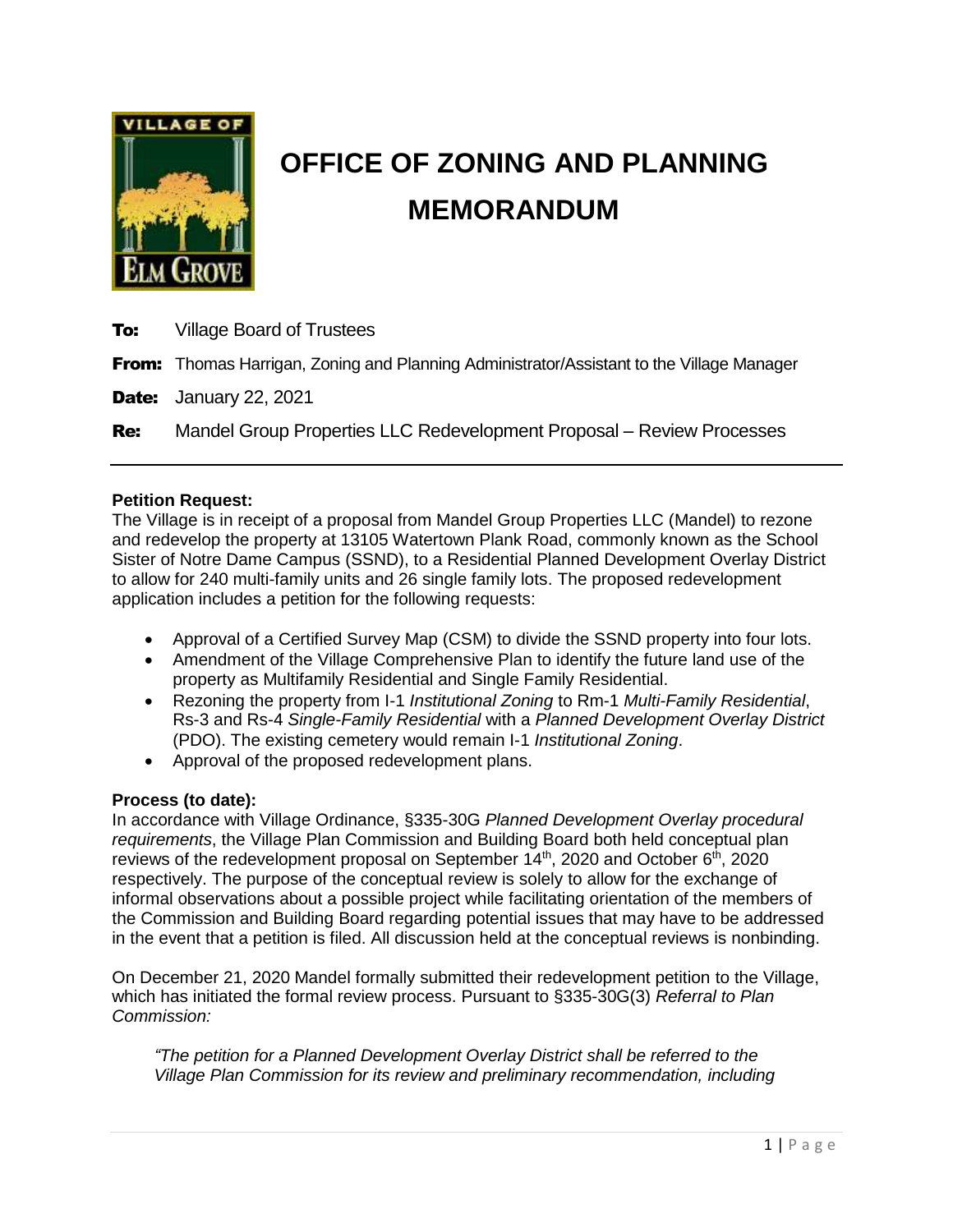*any additional conditions or restrictions that it may deem reasonably necessary or appropriate."*

The zoning code requires that the Board of Trustees formally receive all requests for rezoning (and accompanying development proposal) and then if deemed appropriate by the board forward the request to the Plan Commission for review and initiate the process.

I have enclosed the document titled, *Village of Elm Grove Process for Rezoning and Development*. This document serves as a guideline for those requesting approval of rezoning and/or redevelopment within the Village. It is important to note, this guideline is not to be construed as an approved timeline for action, but merely a guide for establishing milestones in the process. The Village's PDO procedural requirements for review is designed to allow for maximum flexibility for the Board of Trustees and the various standing committees while considering the redevelopment petition for approval.

#### **Initial Engineering Plan Review:**

Ruekert & Mielke has completed an initial engineering plan review of the proposed redevelopment. This is a general overview of the petition requests, a copy of which is enclosed for your reference.

#### **Role of the Board on January 25th, 2021:**

At this time, the Village Board of Trustees will be charged with taking action on the redevelopment proposal by either referring the petition to the Plan Commission and the various standing committees for review and consideration, or to deny the request. If referencing the *Village of Elm Grove Process for Rezoning and Development* document, the action required by the Board of Trustees correlates to step 5.

If the Board votes to refer the redevelopment petition to the Plan Commission, that action does not constitute overarching approval of the project. Rather, a referral initiates the formal review process at the various standing committees based on the determination it merits further consideration and refinement for possible approval.

#### **Next Steps (If referred to Plan Commission):**

*Plan Commission Review -* The Plan Commission reviews the request with respect to the rezoning, Comprehensive Plan amendment, proposed redevelopment and any future tax incremental financing requests. The Commission may request modifications or additional information requiring the developer to return to the Commission with the information requested. When a recommendation by the Plan Commission is put forward to the Village Board, a public hearing will be scheduled and noticed accordingly before the Village Board.

*Building Board Review* - The Building Board reviews the request and will provide a recommendation to the Village Board with respect to the architectural and landscaping components of the development. The Board may request modifications or additional information requiring the developer to return to the Building Board with the information requested.

*Standing Committee Reviews* – The Board of Trustees may decide to have one or more of the Villages standing committees (Public Works, Finance, Public Safety, etc.) review a specific element of the redevelopment petition.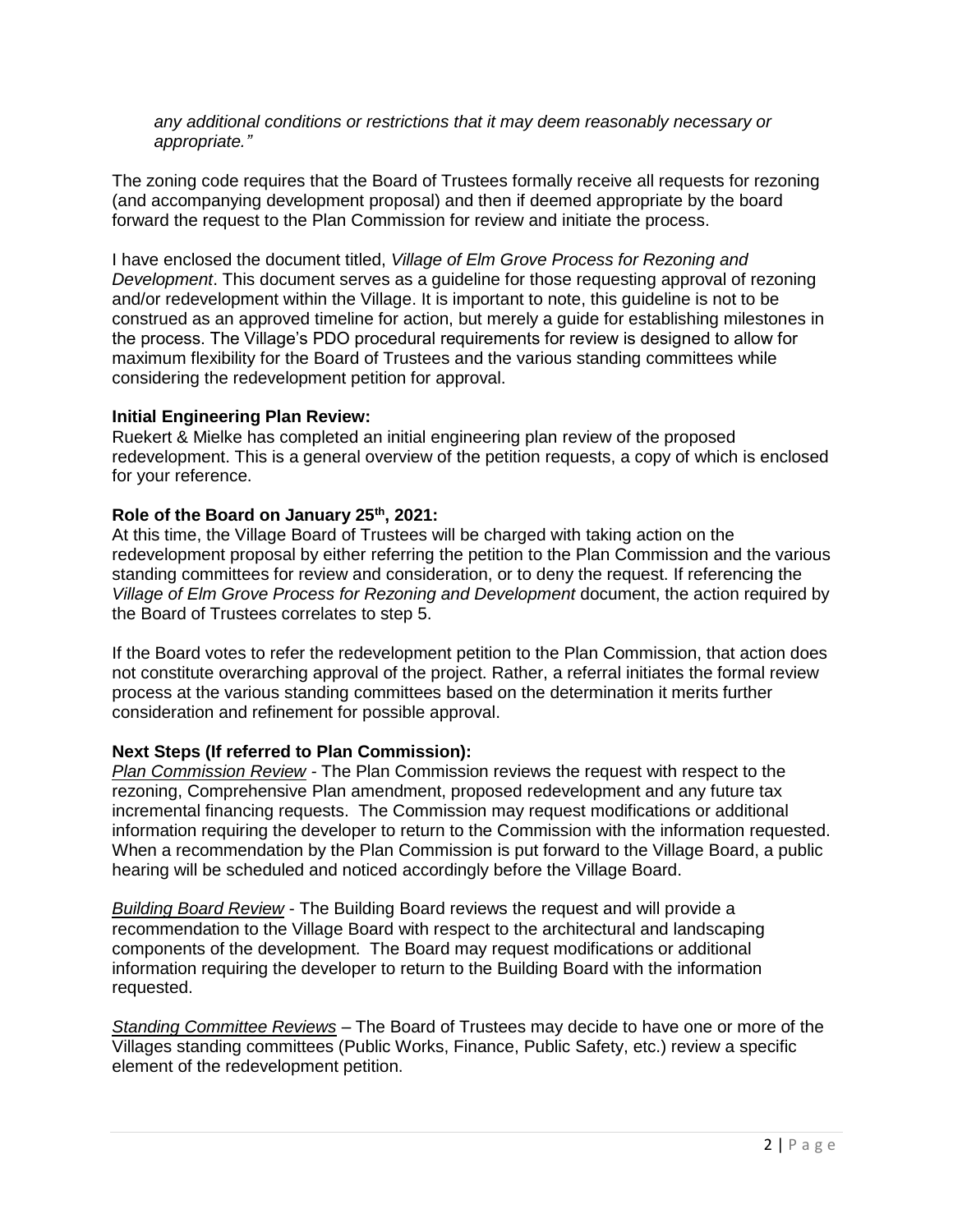# **Determination (Action):**

The Plan Commission provides a recommendation on the redevelopment petition to the Village Board of Trustees and a public hearing is scheduled and posted with a Class II notice (notice posted for at least 14 days prior to the public hearing).

The public hearing is held by the Board of Trustees and the Board may take action based on the recommendation which has been forwarded by the Plan Commission. This action would be based on the petition for:

- Approval of a Certified Survey Map (CSM) to divide the SSND property into four lots.
- Amendment of the Village Comprehensive Plan to identify the future land use of the property as Multifamily Residential and Single Family Residential.
- Rezoning the property from I-1 *Institutional Zoning* to Rm-1 *Multi-Family Residential*, Rs-3 and Rs-4 *Single-Family Residential* with a *Planned Development Overlay District*  (PDO). It should be noted, the existing cemetery would remain I-1 *Institutional Zoning*.
- Approval of the proposed redevelopment plans.

Pursuant to §335-30I (1) and (2) *Determination*

*"(1) The Village Board, after due consideration, may deny the petition, approve the petition as submitted or approve the petition subject to additional conditions and restrictions. The approval of a PDO District shall be based upon, and shall include as conditions thereto, approval of the plan of operation for the project and execution by all necessary parties to the development agreement as provided for in § 335-30J.*

*(2) Rezoning to the Planned Unit Development Overlay District shall not become effective until a development agreement has been approved by the Village Board, is*  fully executed by all parties and recorded with the Waukesha County Register of *Deeds."*

# **ADDITIONAL ITEMS INCLUDED IN APPROVAL PROCESS**

#### **Development Agreement:**

Any action made by the Board of Trustee to approve the proposed redevelopment petition will require execution and the recording of a Development Agreement at the Waukesha County Register of Deeds. Pursuant to §330-30J *Development agreement contents and demonstration of consent:*

*"J. Development agreement contents and demonstration of consent.*

*(1) The Village Board's review and approval process shall be conditioned upon the execution by the Village Board and the applicant of the development agreement approved by the Village Board in conjunction with its approval under § 335-30I embodying all of the terms and conditions of the specific project plan and any additional terms of implementation.*

*(2) The development agreement shall be submitted to the Plan Commission for its recommendation prior to approval by the Village Board and shall include, without limitation by reason of enumeration:*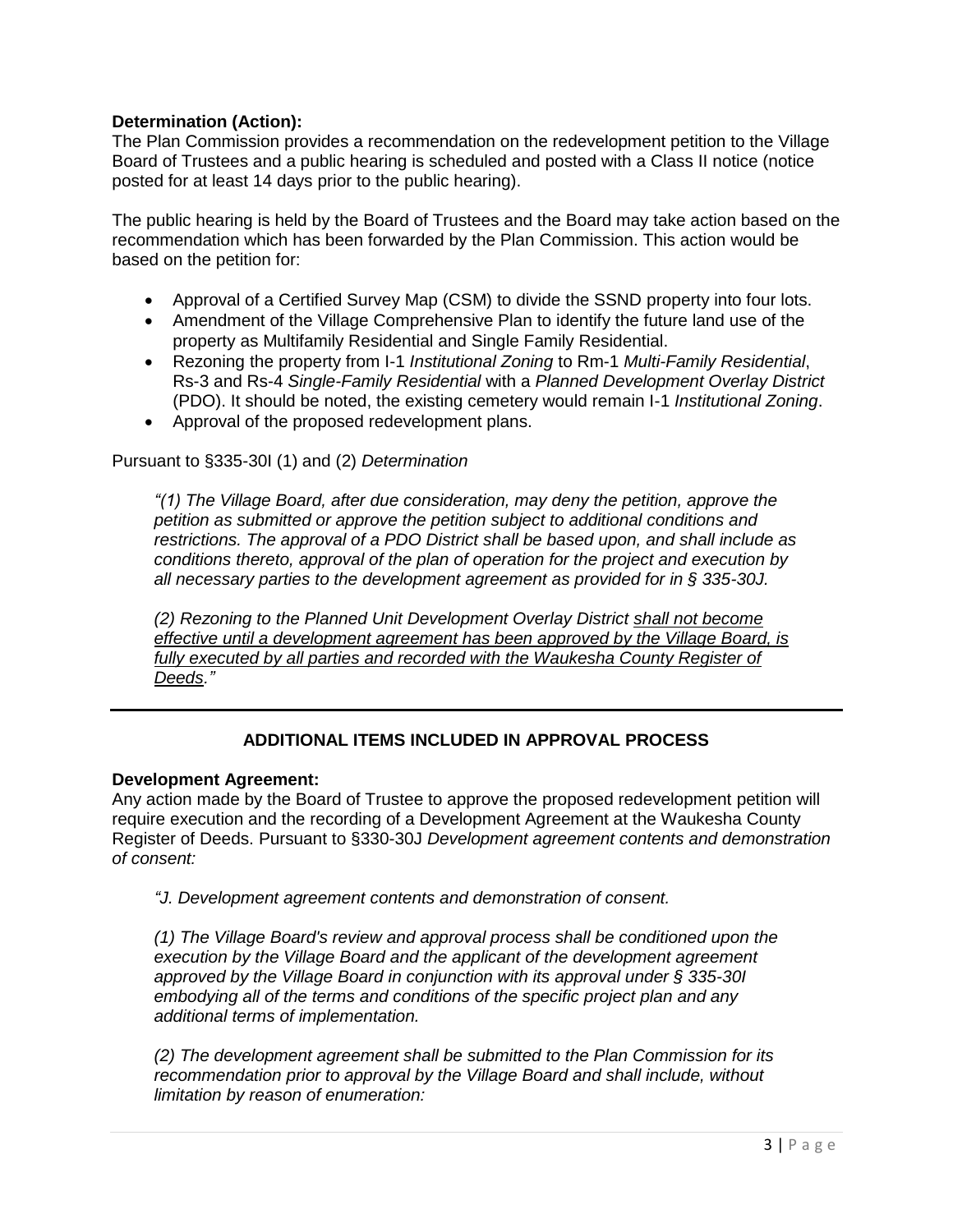*(a) Timetables for performance/completion of improvements;*

*(b) Performance requirements and standards and assurances for all improvements and/or modifications pertaining to the PDO District;*

*(c) Inspection requirements;*

*(d) Prohibitions on any division/combination of the real estate lots included within the PDO District except as otherwise provided, including an exception for residential condominium units;*

*(e) Provision for lapsing of specific plan approval and automatic reversion of the zoning status of the property to non-PDO District status upon specified changes of circumstances or upon failure of the project to materialize as agreed to in the development agreement;*

*(f) Agreements, bylaws, provisions and/or covenants or additional deed restrictions to be recorded against the lot(s) within the PDO District that will perpetually govern the organizational structure, use, maintenance and continued preservation and protection of the project and any of its common services, common open areas and/or other facilities; and*

*(g) Exhibits, drawings or other attachments that depict improvements, including but not limited to structures, fixtures and landscaping and their relative locations in the development area as well as design and engineering details as may be necessary to document to a reasonable degree of specificity the type, character and nature of the improvements to be made within the development area.*

*(3) Execution of the development agreement shall constitute evidence of consent and subordination of the entire project area to the terms of the development agreement. The development agreement and all agreements, bylaws, provisions covenants and/or additional deed restrictions required here under shall be recorded, shall run with all of the land included within the approved PDO District and shall fully bind all parties to such agreement and those subsequently taking interest in the property or properties.*

*(4) No approval of a PDO District shall take effect and no rights shall vest in regard to any PDO District petition approved by the Elm Grove Village Board until the development agreement and all of its exhibits have been duly recorded with the Waukesha County Register of Deeds."*

## **Tax Incremental Financing (TIF):**

At this time Mandel has not made a formal TIF District request but it is anticipated this request will be made if the project moves forward past the January 25<sup>th</sup> Village Board meeting. In order for the timing to align for any potential approval of a redevelopment project, which also includes a TIF request, the process for the creation of the TIF District must begin prior to the final execution and signing of the Development Agreement. This is because the terms of agreement for potential Tac Incremental Financing would be memorialized in the Development Agreement.